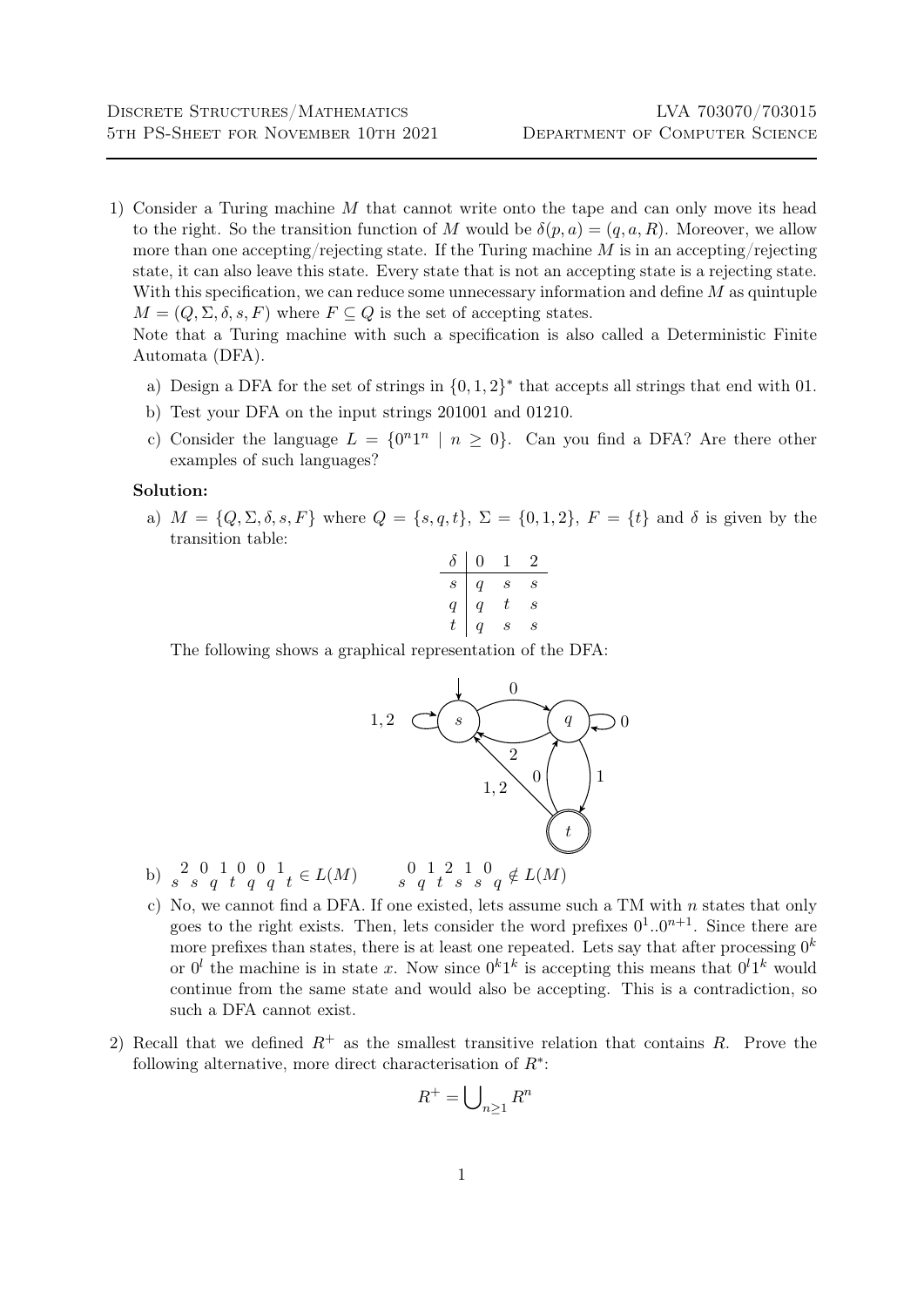To make things easier for you, we will guide you through the proof. We will denote the right-hand side of the above equation as RHS.

- a) Prove that RHS contains  $R$ . (this is very easy, don't get confused by that)
- b) Prove that RHS is transitive.
- c) Prove RHS is the smallest transitive relation containing  $R$ , i.e. that any transitive relation S that contains R is a superset of RHS.

You may use the following without proof:

- $y \in \bigcup_{x \in A} B_x \Longleftrightarrow \exists x \in A. y \in B_x$
- $R^{m+n} = R^m R^n$  for any relation R and any  $m, n \in \mathbb{N}$ . (To get some intuition for this, think about what this means in a graph!)
- Relation powers are monotonic, i.e.  $R \subseteq S \Longrightarrow R^m \subseteq S^m$  for any relations R, S and any  $m \in \mathbb{N}$ .

## Solution:

a)  $R = R^1 \subseteq \text{RHS}$  q.e.d.

- b) Let  $(x, y) \in \bigcup_{n \geq 1} R^n$  and  $(y, z) \in \bigcup_{n \geq 1} R^n$ . Then there exist  $n_1, n_2 \in \mathbb{N}_{\geq 1}$  such that  $(x, y) \in R^{n_1}$  and  $(y, z) \in R^{n_2}$ . Therefore,  $(x, z) \in R^{n_1} R^{n_2} = R^{n_1+n_2} \subseteq \bigcup_{n \geq 1} R^n$ . q.e.d.
- c) We prove that  $S$  is a superset of RHS by showing that any element of RHS is also an element of S.

First of all, we note that  $S^2 \subseteq S$  because S is transitive (this is, in fact, the definition of transitivity). By applying this  $n-1$  times, we have  $S^n \subseteq S$  for any  $n \geq 1$ .

Now let  $(x, y) \in \bigcup_{n \geq 1} R^n$ . Then there exists an  $m \in \mathbb{N}_{\geq 1}$  such that  $(x, y) \in R^m \subseteq S^m \subseteq$ S, which is what we had to show.  $q.e.d.$ 

If you want a more formal proof that  $S^n \subseteq S$ , we can also show this by induction. The base cases are  $n = 1$  and  $n = 2$ , i.e.  $S^1 \subseteq S$  and  $S^2 \subseteq S$ , which are obvious. In the induction step, we have to show that  $S^n \subseteq S$  for any  $n \geq 2$  with the induction hypothesis  $S^{n-1} \subseteq S$ . We have  $S^n = S^2 S^{n-2} \subseteq SS^{n-2} = S^{n-1} \subseteq S$ .

3) The following is the bonus exercise from sheet 2, which we pose here again because the vast majority of students did not do it (and those who did made quite a few mistakes!). So here you have another chance to do it, and you are *strongly* encouraged to do so. We stress again that the question is whether these properties hold for all relations  $S$  and  $R$ , not just the ones from exercise 3 on sheet 2.

Hint: If you struggle with what these mean or coming up with counterexamples, try thinking of graphs instead of relations.

Which of the following statements are true for all relations  $R$  and  $S$ ? Give a counterexample for the false ones! For the true ones, give an informal explanation for why they hold.

a) 
$$
(R^s)^* = (R^*)^s
$$

b) 
$$
(R^{\dagger})^n = (R^n)^{\dagger}
$$

- c)  $(R \cup S)^* = (R^*S^*)^*$
- d)  $(R \cup S)^* = R^* \cup S^*$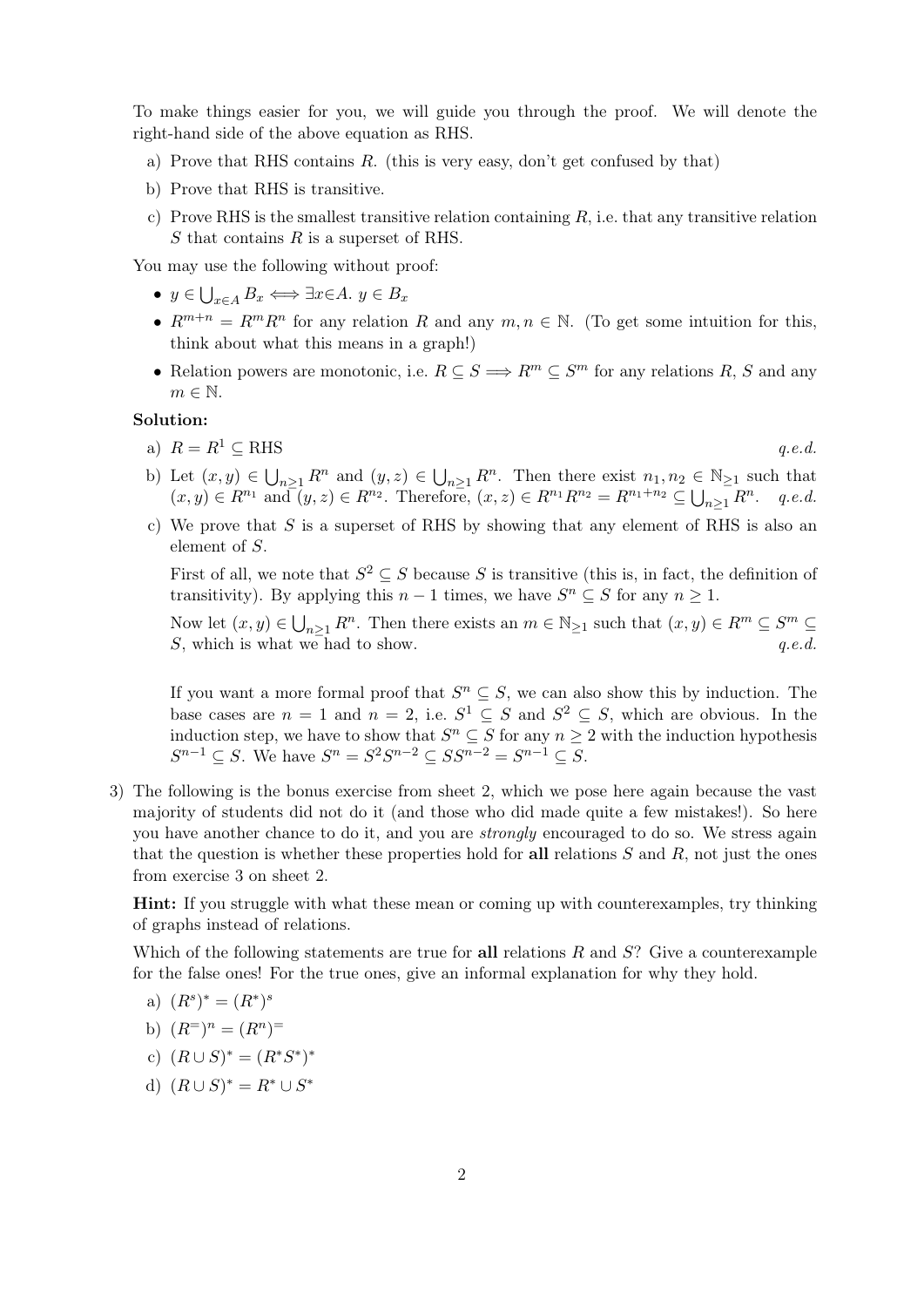- e)  $(R \cap S)^* = R^* \cap S^*$
- f)  $(RS)^* = (SR)^*$

**Hint:** When looking for counterexamples, consider the relations  $R$  and  $S$  from ex. 3 from sheet 2, the relation  $T := \{(x, -x) | x \in \mathbb{Z}\}\)$ , or try to come up with a suitable small graph.

## Solution:

- a) False, e.g. for  $R = \{(0, 2), (1, 2)\}.$
- b) False, e.g.  $(0,1) \in (R^{\equiv})^2$  but  $(0,1) \notin (R^2)^{\equiv}$
- c) True. On the left-hand side, we have every "path" consisting of steps from  $R$  and  $S$ . On the right-hand side, we have every path that can be split up into subpaths  $p_i$  that can again be split into a path in  $R$  and a path in  $S$ . It is clear that both are equivalent: every path on the right-hand side clearly has every step either in  $R$  or in  $S$ , and on the left-hand side we can simply split a path of length  $n$  into  $n$  subpaths of length 1.

For a formal proof we first note some auxiliary facts:

- The reflexive transitive closure is monotonic, i.e.  $R \subseteq S \Longrightarrow R^* \subseteq S^*$ . This can be seen e.g. by noting that for any relation R we have  $R^* = \bigcup_{n\geq 0} R^n$  (cf. exercise 2) and the power operation on relations is monotonic.
- $R^*R^* = R^*$ . The direction  $R^*R^* \subseteq R^*$  holds because  $R^*$  is transitive, and the direction  $R^* \subseteq R^*R^*$  holds because  $R^*$  is reflexive.
- $(R^*)^* = R^*$ . This is because the reflexive transitive closure of a reflexive transitive relation is the relation itself (otherwise it would not be minimal).

Proof of  $(R \cup S)^* = (R^*S^*)^*$ :

Direction 1:  $(R \cup S)^* \subseteq (R^*S^*)^*$ We have:

$$
R\cup S=R^1S^0\cup R^0S^1\subseteq R^*S^*\cup R^*S^*=R^*S^*
$$

and the rest follows by monotonicity of the reflexive transitive closure.

Direction 2:  $(R^*S^*)^* \subseteq (R \cup S)^*$ We have:

$$
(R^*S^*)^* \subseteq ((R \cup S)^*(R \cup S)^*)^* = ((R \cup S)^*)^* = (R \cup S)^*
$$

- d) False, e.g. with R and S from ex. 3 on sheet 2:  $R^* \cup S^*$  is just two lines, but  $(R \cup S)^*$  is the entire upper right quadrant. Or a shorter one:  $R = \{(1,2)\}\$  and  $S = \{(2,3)\}\$ .
- e) False. Counterexample:  $R = \{(1,3), (3,2)\}\$ and  $S = \{(1,2)\}\$ . Then  $(1,2) \in R^* \cap S^*$ , but  $(1,2) \notin (R \cap S)^*$ .
- f) False. Counterexample:  $R = \{(1,0)\}\$ and  $S = \{(0,0)\}.$
- $4^*$ ) An equivalence on a set X is a relation on X which is reflexive, symmetric, and transitive. Let R and S be an *arbitrary* equivalences on a set X. Which of the following relations are also necessarily equivalences?
	- a)  $R \cup S$
	- b)  $R \cap S$
	- c)  $R \setminus S$  (the elements of R without the elements of S)